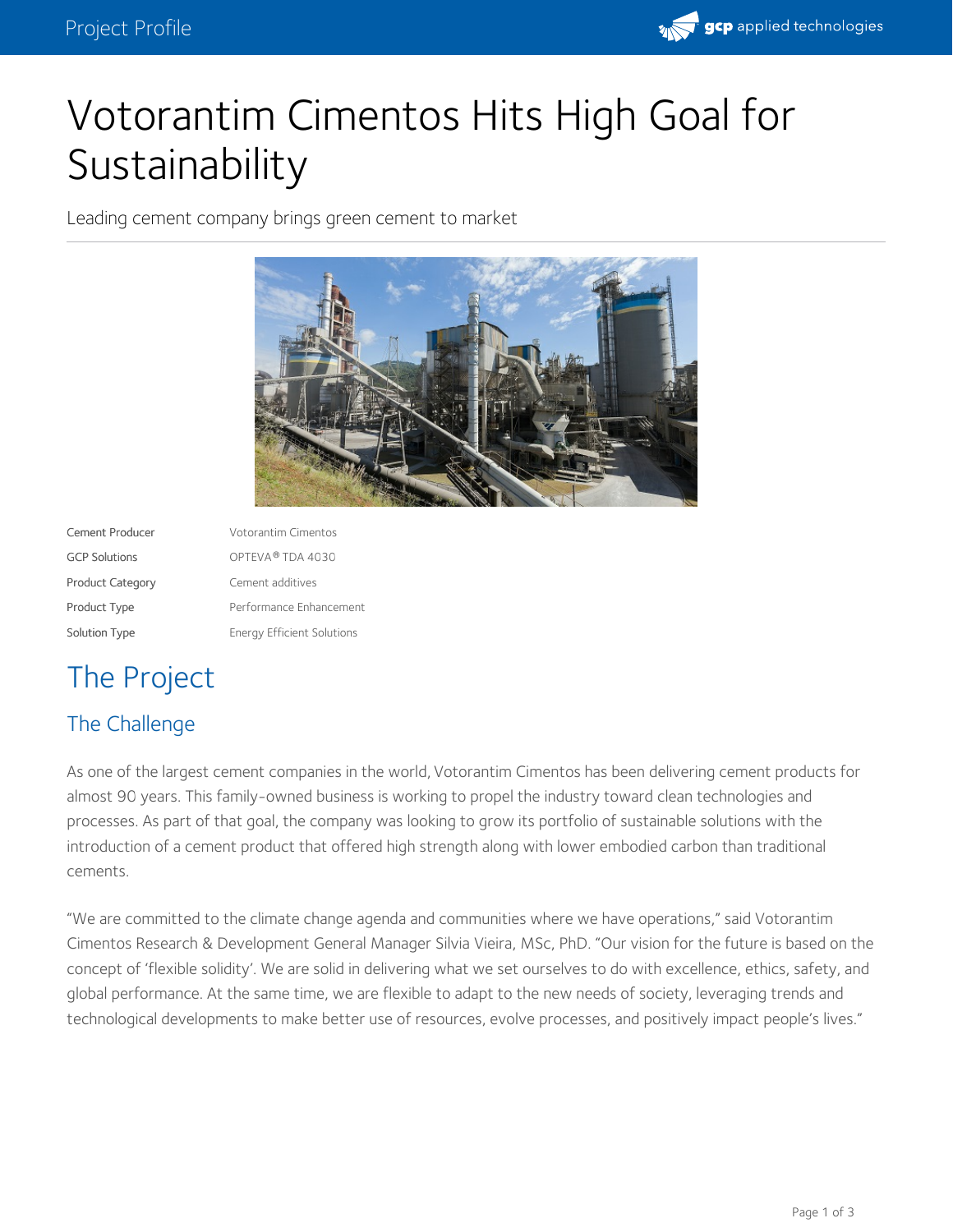

## "We are committed to the climate change agenda and communities where we have operations."

Votorantim Cimentos Research & Development General Manager Silvia Vieira, MSc, PhD.

## The Solution

-

-

The production of clinker (a main ingredient in cement), accounts for the majority of CO<sub>2</sub> emissions of cement production. To lower its carbon footprint, Votorantim Cimentos set a strategic goal to switch from a limestone base cement to a slag base cement in one of its plants, and to reduce the volume of clinker. This would, also, increase durability and make the resulting cement more resistant to chemical attacks, for example. However, using slag can introduce some operational issues with cement grinding as well as cement performance. "Slag is much harder to grind than limestone, so we needed the right admixture to facilitate the grinding of the slag," explained Vieira. In addition to helping reduce the specific energy consumption, the additive is also meant to boost cement quality, delivering rapid setting, reduced water demand, and high strength.

Over the years, the Technical Services team at GCP Applied Technologies has supported Votorantim Cimentos in continually enhancing the properties of its vast line of cements in cost-effective manner. The company sought GCP's advice for this new endeavor as well. "GCP has been a real partner," said Vieira. "Whenever we have a cement challenge, we call them and discuss the best way forward and we develop solutions together."

Based on its analysis of the desired cement properties, GCP recommended using [OPTEVA](https://ca.gcpat.com/solutions/products/opteva-quality-improvers/opteva-tda-quality-improvers)®TDA®4030 additives, which proved effective for providing sustainability and cost savings. This grinding aid offers set acceleration, water reducing, and strength enhancing compounds that result in superior and more consistent cement quality. The chemical action of the OPTEVA®additive increases the rate of hydration of cement, also improving grinding efficiency. This results in increased mill output and lower grinding costs, as well as in improved cement performance and characteristics.

"Slag is much harder to grind than limestone, so we needed the right admixture to facilitate the grinding of the slag."

Votorantim Cimentos Research & Development General Manager Silvia Vieira, MSc, PhD.